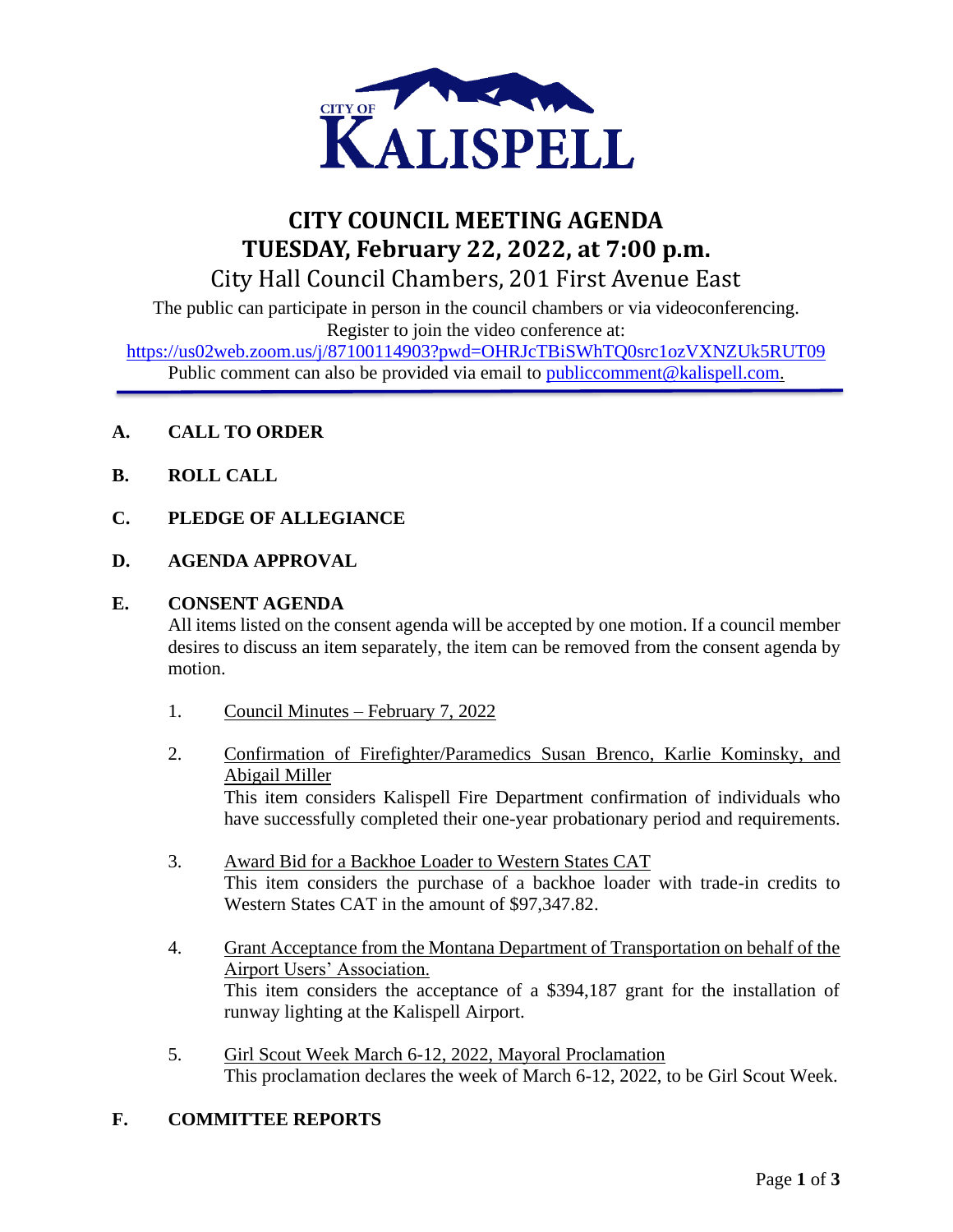# **G. PUBLIC COMMENT**

Persons wishing to address the council on any issue not on the agenda are asked to do so at this time. Those addressing the council are requested to give their name and address for the record. Please see the last page of the agenda for the proper manner of addressing the council. Please limit comments to three minutes. **Public comment can also be provided via email to [publiccomment@kalispell.com,](mailto:publiccomment@kalispell.com) or via video conference.**

#### **H. REPORTS, RECOMMENDATIONS, AND SUBSEQUENT COUNCIL ACTION**

Persons wishing to address the council on individual agenda items are asked to provide public comment via email t[o publiccomment@kalispell.com](mailto:publiccomment@kalispell.com) or during the meeting verbally in council chambers or via the online meeting. Please provide your name and address for the record.

1. Resolution 6059 – Resolution of Intent - Floodplain Ordinance Update This resolution sets a public hearing for March 7, 2022, to seek public comment on the updated draft of the Floodplain Ordinance prior to consideration of adoption.

# **I. CITY MANAGER, COUNCIL, AND MAYOR REPORTS (No Action)**

# **J. ADJOURNMENT**

# **UPCOMING SCHEDULE / FOR YOUR INFORMATION**

**City Offices Closed –** February 21, 2022 – Presidents' Day Holiday

**Next Work Session** – February 28, 2022, at 7:00 p.m. – Council Chambers

**Next Regular Meeting –** March 7, 2022, at 7:00 p.m. – Council Chambers

Watch City Council sessions live on Charter Cable Channel 190 or online at the [Meetings on](http://www.kalispell.com/mayor_and_city_council/meetings.php) [Demand](http://www.kalispell.com/mayor_and_city_council/meetings.php) tab at [www.kalispell.com.](http://www.kalispell.com/)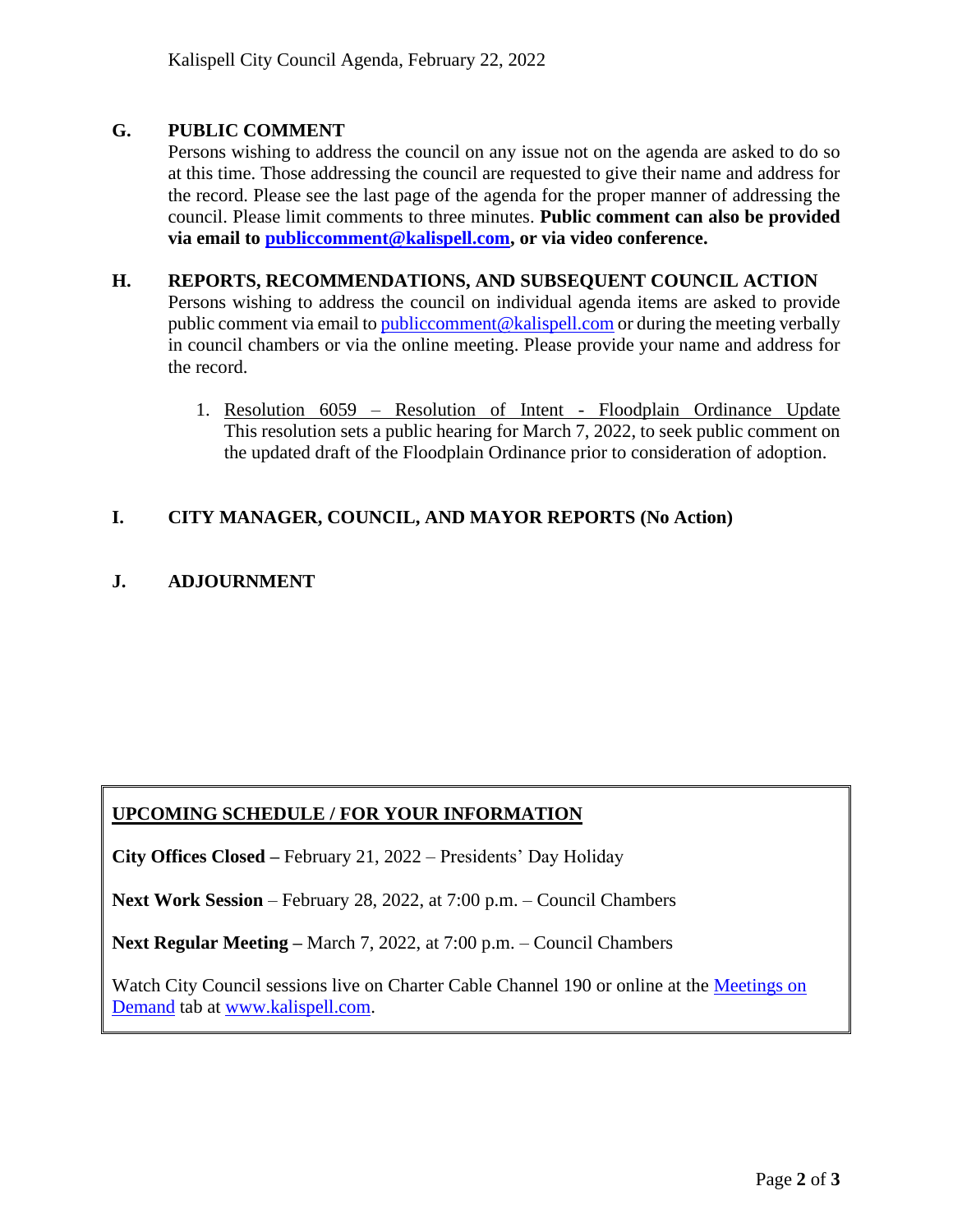#### **ADMINISTRATIVE CODE Adopted July 1, 1991**

#### **Section 2-20 Manner of Addressing Council**

- a. Each person not a Council member shall address the Council, at the time designated in the agenda or as directed by the Council, by stepping to the podium or microphone, giving that person's name and address in an audible tone of voice for the record, and unless further time is granted by the Council, shall limit the address to the Council to three minutes.
- b. All remarks shall be addressed to the Council as a body and not to any member of the Council or Staff.
- c. No person, other than the Council and the person having the floor, shall be permitted to enter into any discussion either directly or through a member of the Council, without the permission of the Presiding Officer.
- d. No question shall be asked of individuals except through the Presiding Officer.

#### **PRINCIPLES FOR CIVIL DIALOGUE Adopted by Resolution 5180 on February 5, 2007**

- We provide a safe environment where individual perspectives are respected, heard, and acknowledged.
- We are responsible for respectful and courteous dialogue and participation.
- We respect diverse opinions as a means to find solutions based on common ground.
- We encourage and value broad community participation.
- We encourage creative approaches to engage in public participation.
- We value informed decision-making and take personal responsibility to educate and be educated.
- $\blacksquare$  We believe that respectful public dialogue fosters healthy community relationships, understanding, and problem solving.
- We acknowledge, consider, and respect the natural tensions created by collaboration, change, and transition.
- $\blacksquare$  We follow the rules & guidelines established for each meeting.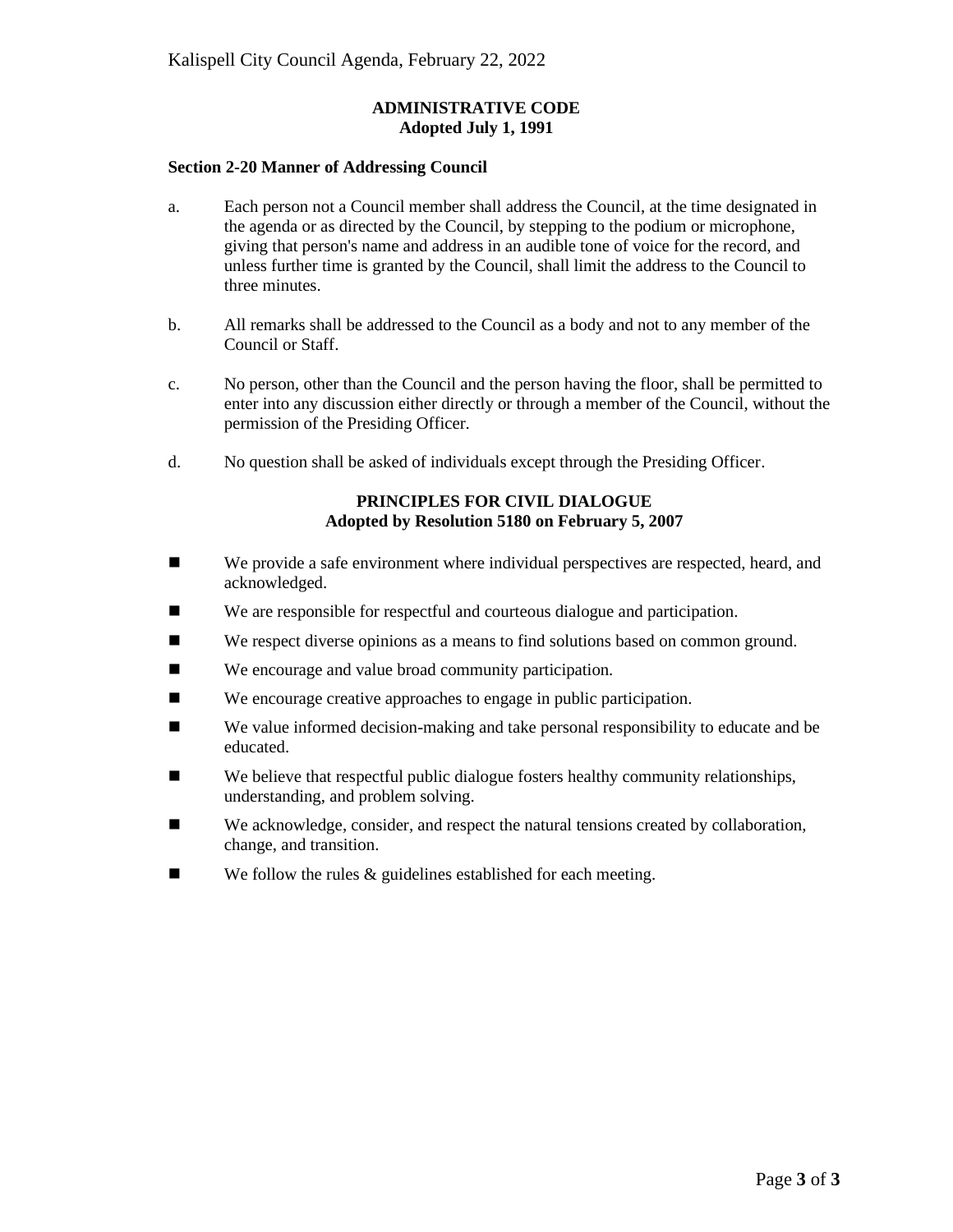

# **CITY COUNCIL DRAFT MEETING MINUTES February 7, 2022, at 7:00 p.m.** City Hall Council Chambers, 201 First Avenue East

The public was able to participate in person in the council chambers or via videoconferencing. Public comment was also available via email to **publiccomment@kalispell.com.** 

> **Video of this meeting with time stamped minutes can be found at: [https://www.kalispell.com/480/Meeting-Videos.](https://www.kalispell.com/480/Meeting-Videos)**

# **A. [CALL TO ORDER](avca:ded3d4cf-5531-498f-95cc-92f23b63e79f@00:01:36)**

Mayor Johnson called the meeting to order at 7 p.m.

# **B. ROLL CALL**

Mayor - [Mark Johnson: Present](avca:ded3d4cf-5531-498f-95cc-92f23b63e79f@00:00:00) Council Member - [Kari Gabriel: Present](avca:ded3d4cf-5531-498f-95cc-92f23b63e79f@00:00:00) Council Member - [Sandy Carlson: Present](avca:ded3d4cf-5531-498f-95cc-92f23b63e79f@00:00:00) Council Member - [Sam Nunnally: Present](avca:ded3d4cf-5531-498f-95cc-92f23b63e79f@00:00:00) Council Chair - [Chad Graham: Present](avca:ded3d4cf-5531-498f-95cc-92f23b63e79f@00:00:00) Council Member - [Jed Fisher: Present](avca:ded3d4cf-5531-498f-95cc-92f23b63e79f@00:00:00) Council Member - [Sid Daoud: Present](avca:ded3d4cf-5531-498f-95cc-92f23b63e79f@00:00:00) Council Member - [Jessica Dahlman: Present](avca:ded3d4cf-5531-498f-95cc-92f23b63e79f@00:00:00) Council Member - [Ryan Hunter: Present](avca:ded3d4cf-5531-498f-95cc-92f23b63e79f@00:00:00)

Staff present in Council Chambers included City Manager Doug Russell, City Attorney Charles Harball, City Clerk Aimee Brunckhorst, Development Services Director Jarod Nygren, Senior Planner P.J. Sorensen, Public Works Director Susie Turner, and Police Chief Doug Overman.

# **C. PLEDGE OF ALLEGIANCE**

# **D. [AGENDA APPROVAL](avca:ded3d4cf-5531-498f-95cc-92f23b63e79f@00:02:30)**

**Motion and Vote to approve the agenda as presented.**

Council Member - [Sid Daoud: Motion](avca:ded3d4cf-5531-498f-95cc-92f23b63e79f@00:02:43) Council Member - [Sam Nunnally: 2nd](avca:ded3d4cf-5531-498f-95cc-92f23b63e79f@00:02:43) Mayor - [Mark Johnson: Approve](avca:ded3d4cf-5531-498f-95cc-92f23b63e79f@00:02:43) Council Member - [Kari Gabriel: Approve](avca:ded3d4cf-5531-498f-95cc-92f23b63e79f@00:02:43) Council Member - [Sandy Carlson: Approve](avca:ded3d4cf-5531-498f-95cc-92f23b63e79f@00:02:43) Council Member - [Sam Nunnally: Approve](avca:ded3d4cf-5531-498f-95cc-92f23b63e79f@00:02:43) Council Chair - [Chad Graham: Approve](avca:ded3d4cf-5531-498f-95cc-92f23b63e79f@00:02:43) Council Member - [Jed Fisher: Approve](avca:ded3d4cf-5531-498f-95cc-92f23b63e79f@00:02:43)